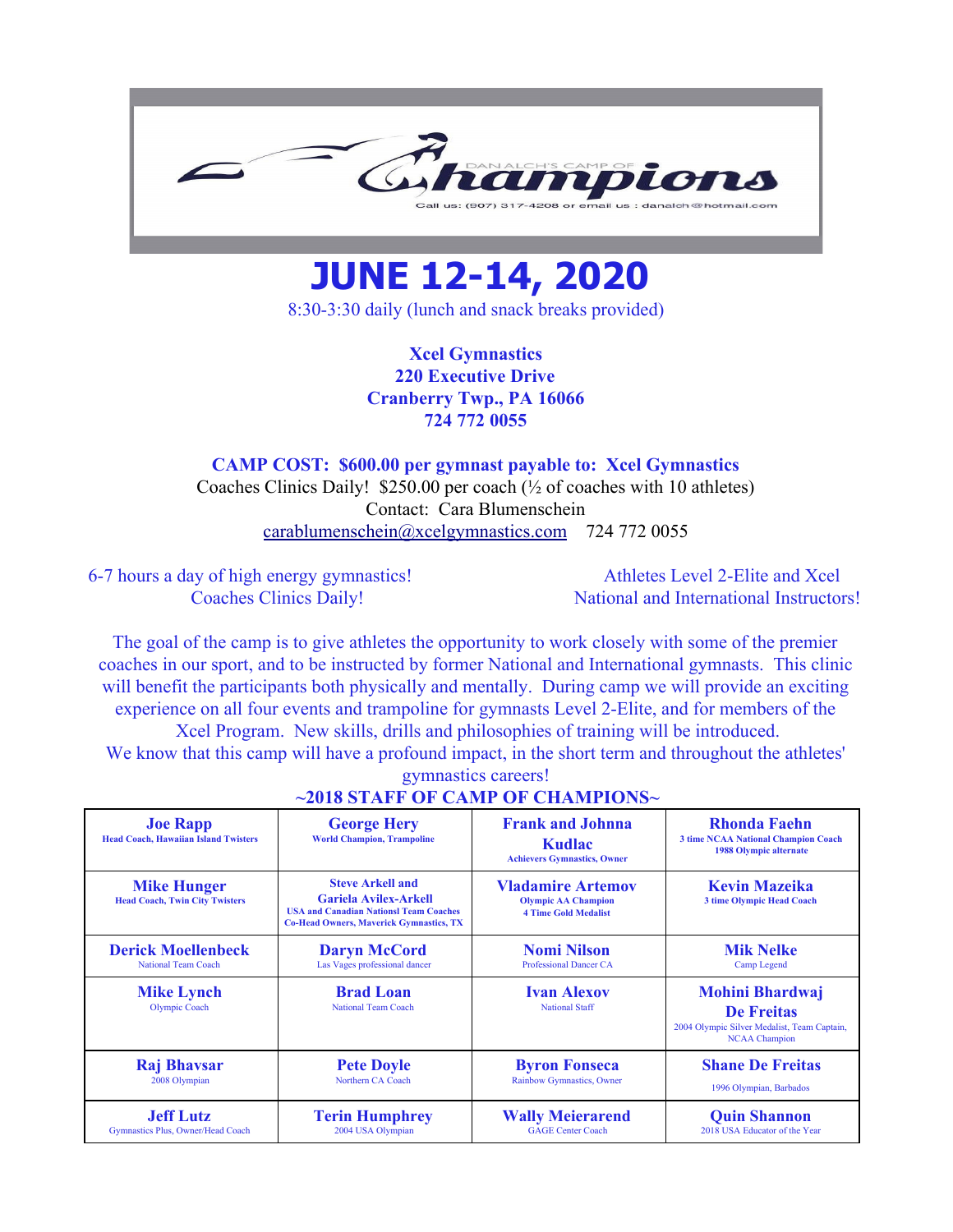|                               | <b>Mary Wright</b><br><b>Olympic Coach</b>                                                                                                                                                                                                     | <b>Tony and Paula Gehman</b><br><b>National Team Coaches</b>                                                                                                                                                   |        |         |  |  |  |  |  |
|-------------------------------|------------------------------------------------------------------------------------------------------------------------------------------------------------------------------------------------------------------------------------------------|----------------------------------------------------------------------------------------------------------------------------------------------------------------------------------------------------------------|--------|---------|--|--|--|--|--|
| <b>Dan Alch's</b>             |                                                                                                                                                                                                                                                |                                                                                                                                                                                                                |        |         |  |  |  |  |  |
| <b>Camp of Champions 2020</b> |                                                                                                                                                                                                                                                |                                                                                                                                                                                                                |        |         |  |  |  |  |  |
|                               | Cost per gymnast: \$600.00 payable to Xcel Gymnastics                                                                                                                                                                                          | <b>Registration</b><br>Cost per Coach: \$250.00 (1/2 off with 10 athletes!)<br>please send one check per gym to:<br>Xcel Gymnastics~ Att: Camp of Champions<br>220 Executive Drive<br>Cranberry twp., PA 16066 |        |         |  |  |  |  |  |
|                               | <b>Gym Name:</b> Gym Name:<br>Contact:                                                                                                                                                                                                         |                                                                                                                                                                                                                |        |         |  |  |  |  |  |
|                               | Phone:<br>email: <u>contract and the contract of the contract of the contract of the contract of the contract of the contract of the contract of the contract of the contract of the contract of the contract of the contract of the contr</u> |                                                                                                                                                                                                                |        |         |  |  |  |  |  |
| Address:<br>Coaches:          |                                                                                                                                                                                                                                                |                                                                                                                                                                                                                |        |         |  |  |  |  |  |
| Name<br><b>Size</b>           |                                                                                                                                                                                                                                                | USAG#<br><b>BKG</b>                                                                                                                                                                                            | Safety | T-shirt |  |  |  |  |  |
|                               |                                                                                                                                                                                                                                                |                                                                                                                                                                                                                |        |         |  |  |  |  |  |
|                               |                                                                                                                                                                                                                                                |                                                                                                                                                                                                                |        |         |  |  |  |  |  |
|                               |                                                                                                                                                                                                                                                |                                                                                                                                                                                                                |        |         |  |  |  |  |  |
|                               |                                                                                                                                                                                                                                                |                                                                                                                                                                                                                |        |         |  |  |  |  |  |

| Name | Level | Date of Birth | USAG# | <b>T-shirt Size</b> |
|------|-------|---------------|-------|---------------------|
| 1.   |       |               |       |                     |
| 2.   |       |               |       |                     |
| 3.   |       |               |       |                     |
| 4.   |       |               |       |                     |
| 5.   |       |               |       |                     |
| 6.   |       |               |       |                     |
| 7.   |       |               |       |                     |
| 8.   |       |               |       |                     |
| 9.   |       |               |       |                     |
| 10.  |       |               |       |                     |
| 11.  |       |               |       |                     |
| 12.  |       |               |       |                     |
| 13.  |       |               |       |                     |
| 14.  |       |               |       |                     |
| 15.  |       |               |       |                     |